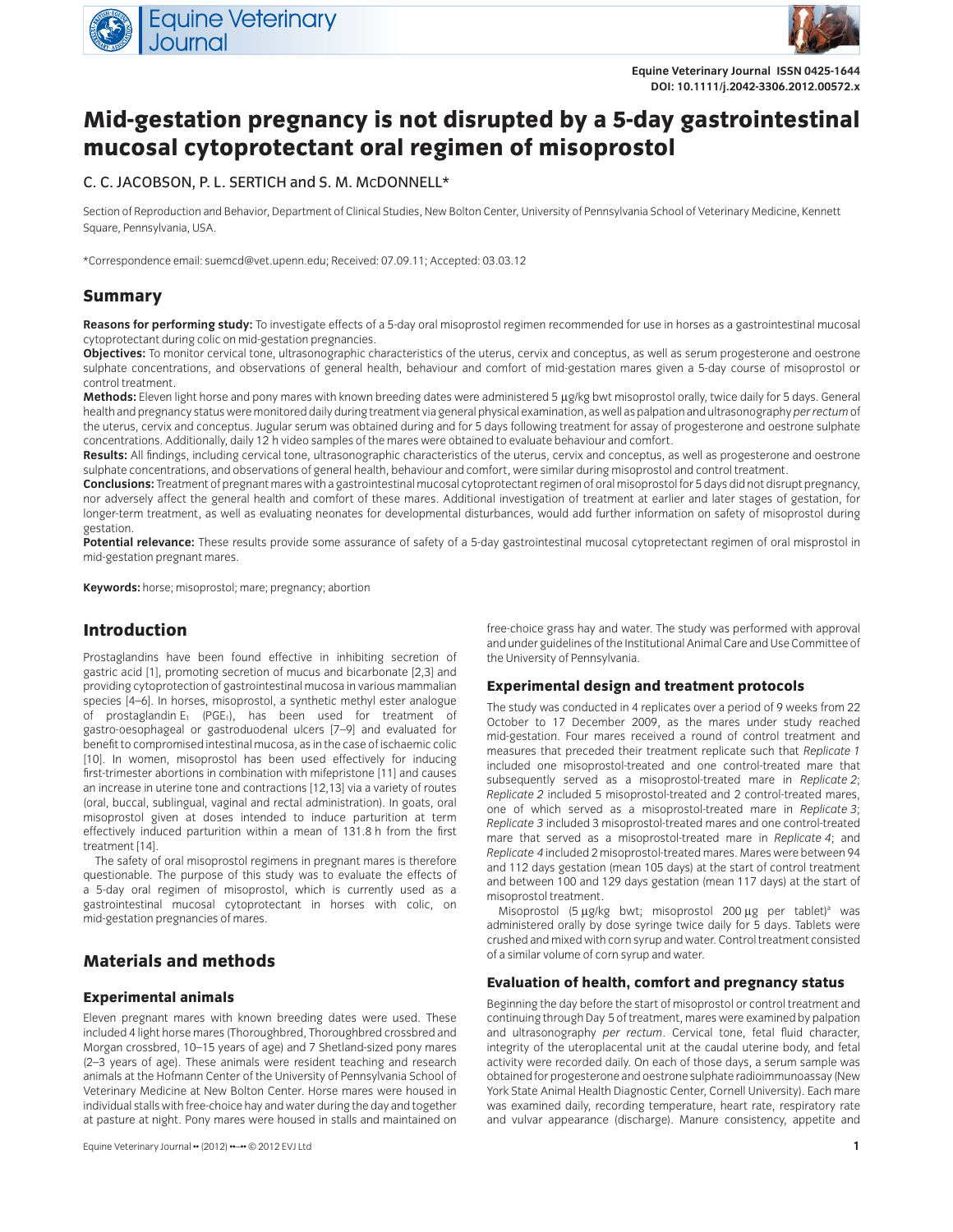During treatment, mares were videorecorded in stalls from 06.00 to 18.00 h following each treatment status. Videotapes were viewed by an experienced technician who remained blind to treatment to scan for any signs of discomfort (pawing, rolling, sweating, abdominal straining and looking at flanks) and to record daily time budgets (percentage of time spent eating, drinking, standing at rest, recumbent at rest and standing alert) and daily activity pattern.

All pregnancies were terminated 3–8 weeks after completion of misoprostol treatment. Mares were examined again by palpation *per rectum* and ultrasonography *per rectum* as described above prior to pregnancy termination.

#### **Results**

All pregnancies were maintained with no apparent change in cervical tone, fetal fluid character, integrity of the uteroplacental unit at the caudal uterine body, or fetal activity through the 5 days of treatment and when examined again at 19–54 days after misoprostol treatment, prior to pregnancy termination. Fetuses were examined at the time of elective termination of pregnancy and appeared grossly normal for stage of gestation.

During both misoprostol and control treatments, all mares maintained serum progesterone concentrations within published ranges for the stage of gestation for normal pregnancies [15,16]. Mean serum progesterone concentrations obtained 24 h following the final days of treatment (Days 4 and 5) were not significantly different from the mean of the 2 daily baseline samples obtained immediately prior to treatment (Student's paired *t* test,  $P > 0.10$ .

Serum oestrone sulphate concentrations were reported in a semi-quantitative fashion, as >100 ng/ml (an indication of fetal viability) or as a quantified value in nanograms per millilitre when <100 ng/ml. For the 7 pony mares, oestrone sulphate levels of all samples were >100 ng/ml. For one horse mare, serum oestrone sulphate concentrations were below 100 ng/ml for the baseline days, as well as on Day 1 and Day 5 during the control treatment round, but serum oestrone sulphate concentrations remained above 100 ng/ml for the duration of misoprostol treatment. For the remaining 3 horse mares, oestrone sulphate concentration was below 100 ng/ml for the baseline and for the initial treatment days, but subsequently increased to >100 ng/ml by Day 3 or 4 of misoprostol treatment.

Rectal temperature, heart rate, respiratory rate, vulvar appearance, appetite and water intake remained within normal limits. With the exception of 2 pony mares, manure consistency remained normal during the treatment time periods. The 2 pony mares, one control and one misoprostol treatment, simultaneously experienced softer manure during transition from grass pasture to a hay diet at the start of the study.

On video records or by direct observation, no signs of mare discomfort were observed. All time budgets and general behaviour patterns were within normal limits, with no differences between misoprostol-treated and control mares, and between baseline and treatment days within mares [17].

## **Discussion**

Using a treatment regimen previously shown to reduce gastric pH and free acid contents in the horse [7], no evidence of adverse effects of misoprostol treatment on mid-gestation pregnancies of mares was observed. Cervical tone, ultrasonographic character of the conceptus, progesterone and oestrone sulphate concentrations, as well as observations of general health and comfort, all revealed no differences between misoprostol-treated and control mares.

These pregnancies were purposefully terminated at 3–8 weeks following the completion of misoprostol treatment. Serum progesterone and oestrone sulphate concentrations sampled at that time, as well as reproductive examination, indicated no disruption of fetal well-being.

Evaluation of the aborted fetal tissues indicated no gross physical abnormalities. Further work monitoring pregnancies to term following misoprostol treatment, as well as evaluating offspring through development, would provide valuable additional information on the safety of this short-term misoprostol treatment. This work was limited to mid-gestation, which in our clinic is a common stage of pregnancy presenting with colic for which this treatment is considered. Investigation of treatment during earlier or later stage gestation would also add valuable information.

In man, there are a number of known adverse effects of oral misoprostol administration. Nausea and vomiting, as well as an increase in intestinal transit rate with resultant diarrhoea and abdominal pain, are commonly reported adverse effects. Two milligrams of PGE<sub>1</sub> taken orally in 4 healthy volunteers resulted in diarrhoea in all 4 subjects [18]. In canine patients, the administration of oral misoprostol also resulted in 4 of 10 treated patients developing diarrhoea within 24–36 h from the initiation of treatment [19]. None of the 11 mares in this study showed any observable signs of general discomfort or gastrointestinal-related adverse effects during or following misoprostol treatment. A likely reason for the difference in observed adverse effects was that the canine patients were administered  $15 \mu g/kg$ bwt orally, compared with 5 µg/kg bwt in our mares. In 1985, Hunt and Gerring [20] reported decreased electrical and mechanical activity of the gastrointestinal tract of ponies after intravenously administered PGE<sub>1</sub> (25–75 ng/kg bwt/min for 120 min). While diarrhoea was not a reported adverse effect of misoprostol administration in that study,  $PGE_1$ administration did lead to a dose-dependent decrease of gut sounds, with increasing doses of misoprostol causing greater patient discomfort from what was attributed to be a probable increase in bowel distention from the accumulation of gas or fluid.

In women, oral misoprostol ingestion for the purpose of pregnancy termination is suspected as a cause of Moebius syndrome in infants [21,22]. Moebius syndrome includes facial nerve paralysis resulting from developmental hypoplasia of the cranial nerve nuclei, and in some cases also skeletal, cardiovascular, craniofacial and/or limb defects. This syndrome is suspected to be the result of a transient ischaemic/hypoxic insult to the developing fetus, due to uterine contractions and vasoconstriction of uterine and umbilical vessels [23,24]. Studies indicate that in Brazil, where elective termination of pregnancy is illegal, misoprostol is used by up to 75% of women who attempt elective selfpregnancy termination [25]. Forty-nine percent of mothers of Brazilian infants with Moebius syndrome report having attempted pregnancy termination using misoprostol in the first trimester [21]. Uterine rupture in first-, second- and third-trimester pregnancies has been reported in women after administration of misoprostol [26–29], with some case series showing an increasing risk of occurrence in women who are undergoing induction of labour in the third trimester and have a uterine scar as a result of previous caesarean section deliveries [26]. Uterine rupture occurs infrequently following misoprostol administration in the first trimester of pregnancy [27].

Serum concentrations of oestrone sulphate of both misoprostol- and control-treated mares in this study remained within the ranges reported for normal pregnancies. Oestrone sulphate concentrations may be used as an indicator of fetal viability [30]. In the pregnant mare, beginning 20 days after breeding, oestrone sulphate concentrations rise to significantly higher concentrations than in nonpregnant mares [31], probably with a contribution from both conceptus [32] and ovarian origins [33]. Serum concentrations have been reported generally to be >30 ng/ml at 80 days of gestation [31], >53 ng/ml at approximately 100 days of gestation [34] and >30 ng/ml in all mares at 120–300 days of gestation [31].

Serum progesterone concentrations also did not change as a result of misoprostol administration. In the mare, progesterone concentration begins to rise as early as 8–12 h after ovulation [35,36], and continues to rise to plateau on Days 6–7 after ovulation [16]. If the mare is not pregnant, serum progesterone concentration then rapidly decreases between Days 13 and 16 [15,37]. If the mare is pregnant, concentrations gradually decrease from Day 12 to 30, followed by a significant rise from Day 32 to 44 and then another rise from Day 44 to 90, after which serum progesterone concentrations decrease as early as Day 120 of gestation [15,16]. Among mares, progesterone concentrations vary widely [15,16]. The mares in this study were between 94 and 140 days of gestation. As expected for mares in